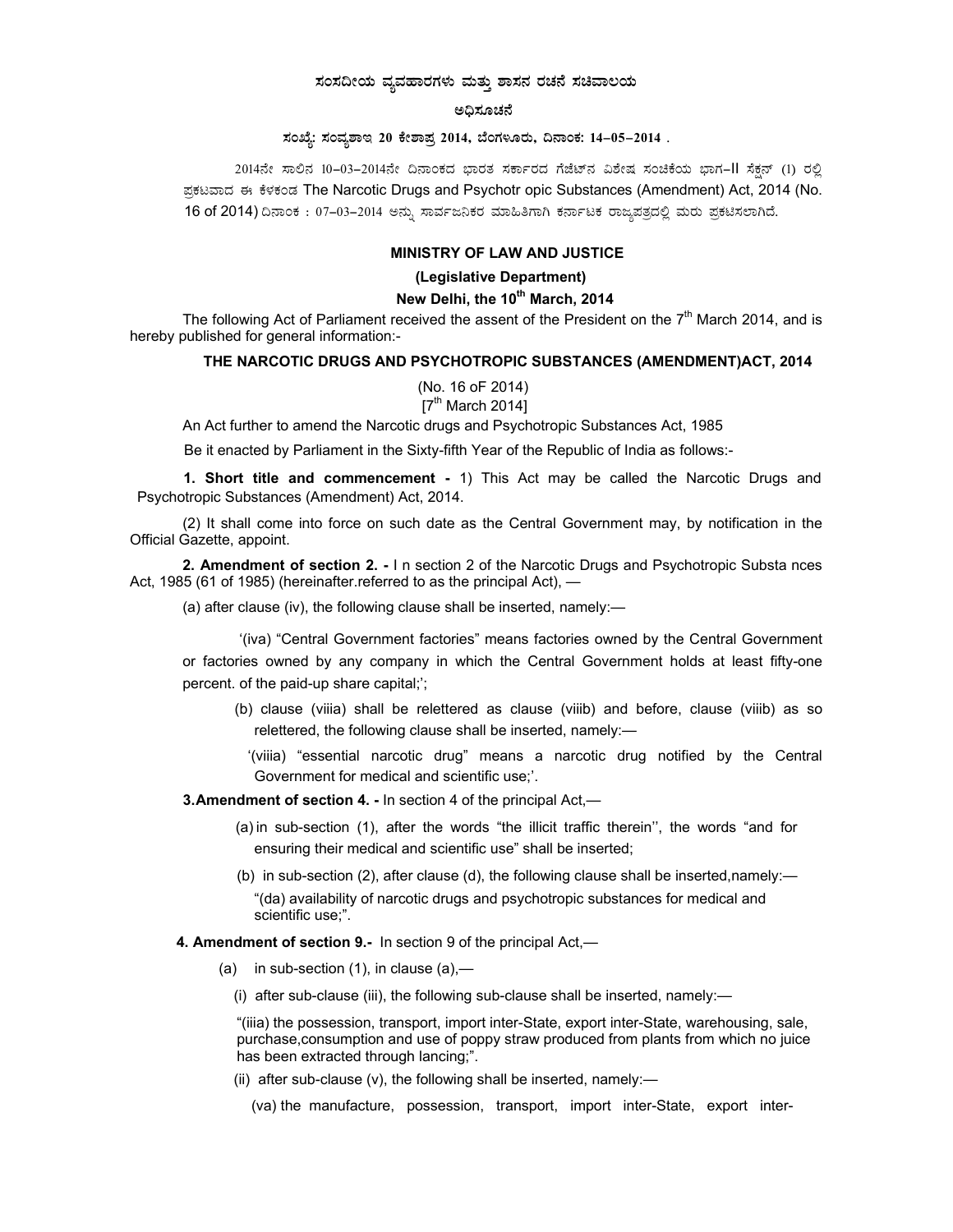State, sale, purchase, consumption and use of essential narcotic drugs:

Provided that where, in respect of an essential narcotic drug, the State Government has granted licence or permit under the provisions of section 10 prior to the commencement of the Narcotic Drugs and Psychotropic Substances (Amendment) Act, 2014, such licence or permit shall continue to be valid till the date of its expiry or for a period of twelve months from such commencement, whichever is earlier.";

(b) in sub-section (2), after clause (h), the following clause shall be inserted, namely:—

"(ha) prescribe the forms and conditions of licences or permits for the manufacture, possession, transport, import inter-State, export inter-State, sale,purchase, consumption or use of essential narcotic drugs, the authorities by which such licence or permit may be granted and the fees that may be charged therefor;".

**5. Amendment of section 10.-** In section 10 of the principal Act, in sub-section (1), in clause (a),—

(a) in sub-clause (i), after the words ''poppy straw", the words "except poppy straw produced from plants from which no juice has been extracted through lancing"shall be inserted;

(b) in sub-clause (v), for the words "manufactured drugs other than prepared opium",

the words and brackets "manufactured drugs (other than prepared opium and

essential narcotic drugs)'' shall be inserted.

**6. Amendment of section 15.-** In section 15 of the principal Act, in clause (a), for the words "six months", the words "one year" shall be substituted.

**7. Amendment of section 17.-** In section 17 of the principal Act, in clause (a), for the words "six months", the words "one year" shall be substituted.

**8. Amendment of section 18.-** In section 18 of the principal Act, in clause (a), for the words "six months", the words "one year" shall be substituted.

**9. Amendment of section 20.-** In section 20 of the principal Act, in clause (b), in sub-clause (ii), in item (A), for the words "six months", the words "one year" shall be substituted.

**10. Amendment of section 21.-** In section 21 of the principal Act, in clause (a), for the words "six months", the words "one year" shall be substituted.

**11. Amendment of section 22.-** In section 22 of the principal Act, in clause (a), for the words "six months", the words "one year" shall be substituted.

**12. Amendment of section 23**.- In section 23 of the principal Act, in clause (a), for the words "six months", the words "one year" shall be substituted.

 **13. Insertion of new section 27B**.- After section 27A of the principal Act, the following section shall be inserted, namely:—

# **Punishment for contravention of section 8A.**

''27B. Whoever contravenes the provision of section 8A shall be punishable with rigorous imprisonment for a term which shall not be less than three years but which may extend to ten years and shall also be liable to fine.''.

**14. Amendment of section 31.-** In section 31 of the principal Act,—

- $(a)$  in sub-section  $(1)$ ,—
	- (i) for the words ''one-half of the maximum term'', the words ''one and onehalf times of the maximum term'' shall be substituted;
	- (ii) for the words ''one-half of the maximum amount'', the words ''one and one-half times of the maximum amount'' shall be substituted;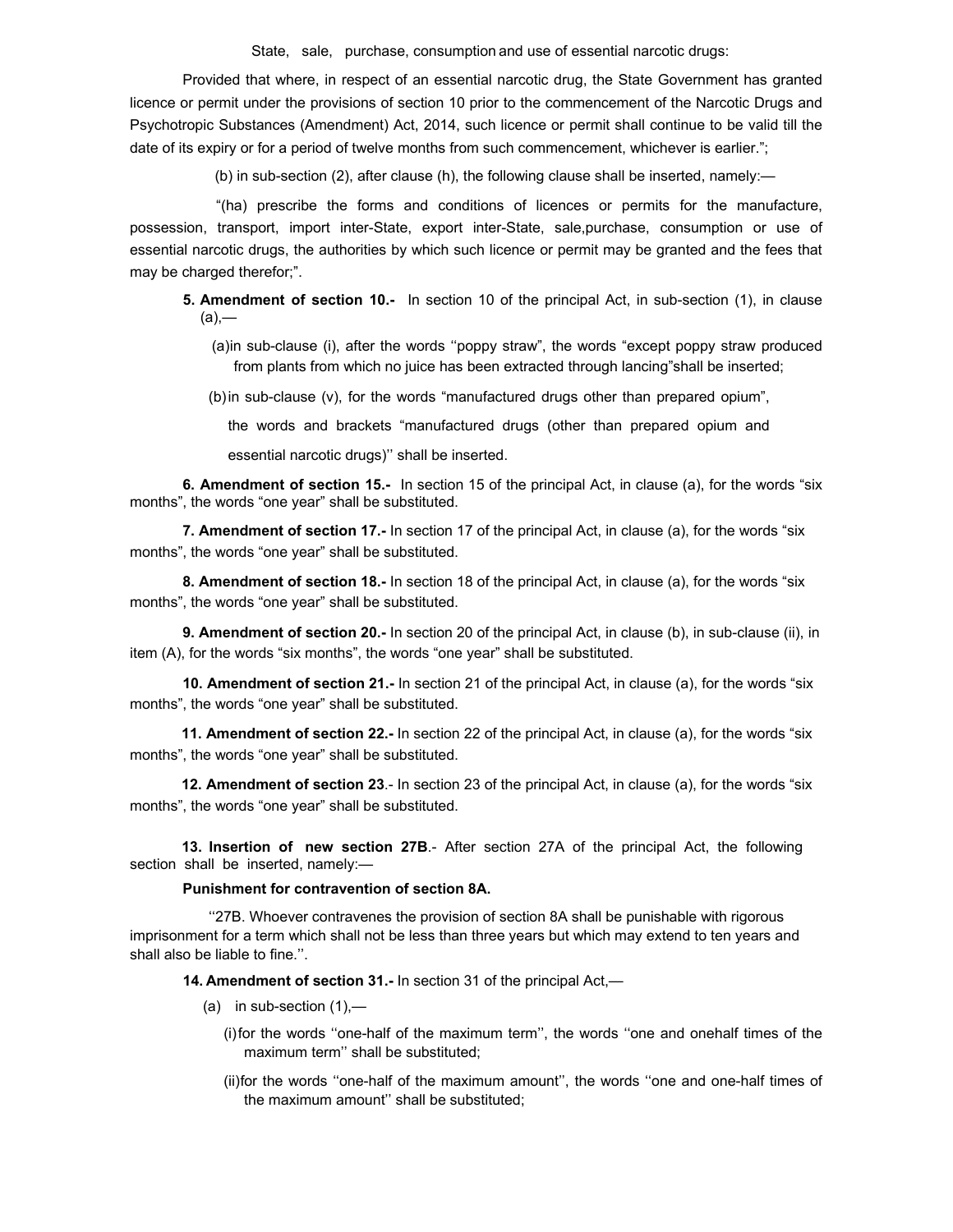- (b) in sub-section  $(2)$ ,-
	- (i) for the words ''one-half of the minimum term'', the words ''one and onehalf times of the minimum term'' shall be substituted;
	- (ii) for the words ''one-half of the minimum amount'', the words ''one and one-half times of the minimum amount'' shall be substituted.
- **15. Amendment of section 31A.-** In section 31A of the principal Act, in sub-section (1), for the words "shall be punishable

with death", the words and figures "shall be punished with punishment which shall not be less than the punishment specified in section 31 or with death" shall be substituted.

**16. Amendment of section 42.-** In section 42 of the principal Act, in sub-section (1), in the proviso, for the words

"Provided that", the following shall be substituted, namely:—

"Provided that in respect of holder of a licence for manufacture of manufactured drugs or psychotropic substances or controlled substances granted under this Act or any rule or order made thereunder, such power shall be exercised by an officer not below the rank of sub-inspector:

Provided further that".

### **17. Amendment of section 52A.-** In section 52A of the principal Act,—

- (a) for sub-section (1), the following sub-section shall be substituted, namely:—
	- ''(1) The Central Government may, having regard to the hazardous nature, vulnerability to theft, substitution, constraint of proper storage space or any other relevant consideration, in respect of any narcotic drugs, psychotropic substances, controlled substances or conveyances, by notification in the Official Gazette, specify such narcotic drugs, psychotropic substances, controlled substances or conveyance or class of narcotic drugs, class of psychotropic substances, class of controlled substances or conveyances, which shall, as soon as may be after their seizure, be disposed of by such officer and in such manner as that Government may, from time to time, determine after following the procedure hereinafter specified.'';

(b) in sub-section  $(2)$ ,-

- (i) for the words "narcotic drug or psychotropic substance" and "narcotic drugs or psychotropic substances", wherever they occur, the words "narcotic drugs, psychotropic substances, controlled substances or conveyances" shall be substituted;
- (ii) in clause (b), for the words "such drugs or substances", the words "such drugs, substances or conveyances" shall be substituted;
- (c) in sub-section (4), for the words "narcotic drugs or psychotropic substances", the words "narcotic drugs, psychotropic substances, controlled substances or conveyances" shall be substituted.

**18. Insertionof new section 57A**.- After section 57 of the principal Act, the following section shall be inserted, namely:—

**Report of seizure of property of the person arrested by the notified officer**. "57A. Whenever any officer notified under section 53 makes an arrest or seizure under this Act, and the provisions of Chapter VA apply to any person involved in the case of such arrest or seizure, the officer shall make a report of the illegally acquired properties of such person to the jurisdictional competent authority within ninety days of the arrest or seizure.".

**19. Substitution of new heading of Chapter VA**.- In Chapter VA of the principal Act, for the heading "FORFEITURE OF PROPERTY DERIVED FROM, OR USED IN ILLICIT TRAFFIC", the heading "FORFEITURE OF ILLEGALLY ACQUIRED PROPERTY" shall be substituted.

**20**. **Amendment of section 68B.-** In section 68B of the principal Act,—